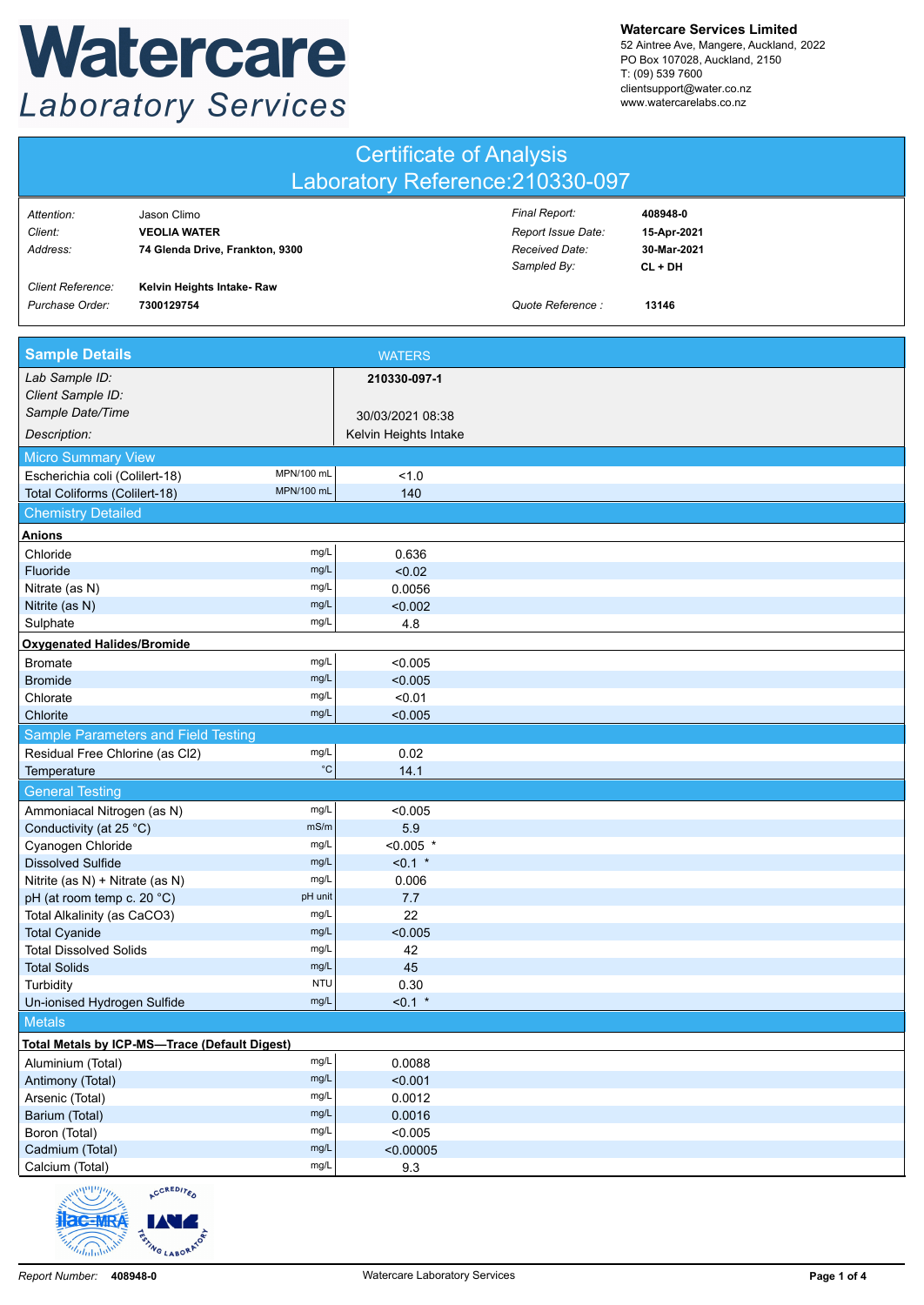| <b>Sample Details (continued)</b>             |      | <b>WATERS</b>         |  |
|-----------------------------------------------|------|-----------------------|--|
| Lab Sample ID:                                |      | 210330-097-1          |  |
| Client Sample ID:                             |      |                       |  |
| Sample Date/Time:                             |      | 30/03/2021 08:38      |  |
| Description:                                  |      | Kelvin Heights Intake |  |
| <b>Metals</b>                                 |      |                       |  |
| Total Metals by ICP-MS-Trace (Default Digest) |      |                       |  |
| Chromium (Total)                              | mg/L | < 0.0005              |  |
| Copper (Total)                                | mg/L | 0.0021                |  |
| Iron (Total)                                  | mg/L | 0.018                 |  |
| Lead (Total)                                  | mg/L | 0.00059               |  |
| Magnesium (Total)                             | mg/L | 0.56                  |  |
| Manganese (Total)                             | mg/L | < 0.0005              |  |
| Mercury (Total)                               | mg/L | < 0.00005             |  |
| Molybdenum (Total)                            | mg/L | 0.00044               |  |
| Nickel (Total)                                | mg/L | 0.00013               |  |
| Potassium (Total)                             | mg/L | 0.38                  |  |
| Selenium (Total)                              | mg/L | 0.00052               |  |
| Silicon (as Silica) (Total)                   | mg/L | 3.2                   |  |
| Sodium (Total)                                | mg/L | 1.3                   |  |
| Total Hardness (as CaCO3)                     | mg/L | 26                    |  |
| Uranium (Total)                               | mg/L | < 0.00001             |  |
| Zinc (Total)                                  | mg/L | 0.0015                |  |

*Results marked with \* are not accredited to International Accreditation New Zealand*

*Where samples have been supplied by the client, they are tested as received.* 

*The results of analysis contained in this report relate only to the sample(s) tested. A dash indicates no test performed.*

## **Analyst's Notes**

The Nitrite (as N) analysis for sample Kelvin Heights Intake commenced beyond the holding time of 2 Days

The Nitrate (as N) analysis for sample Kelvin Heights Intake commenced beyond the holding time of 2 Days

## **Reference Methods**

The sample(s) referred to in this report were analysed by the following method(s)

| Analyte                                                           | <b>Method Reference</b>                             | <b>MDL</b>   | <b>Samples</b> | Location   |
|-------------------------------------------------------------------|-----------------------------------------------------|--------------|----------------|------------|
| <b>Micro Summary View</b>                                         |                                                     |              |                |            |
| Escherichia coli (Colilert-18)                                    | APHA (online edition) 9223 B Colilert<br>Quantitray | 1 MPN/100 mL | All            | Queenstown |
| Total Coliforms (Colilert-18)                                     | APHA (online edition) 9223 B Colilert<br>Quantitray | 1 MPN/100 mL | All            | Queenstown |
| <b>Chemistry Detailed</b>                                         |                                                     |              |                |            |
| <b>Anions</b>                                                     |                                                     |              |                |            |
| Chloride                                                          | APHA (online edition) 4110 B                        | $0.02$ mg/L  | All            | Auckland   |
| Fluoride                                                          | APHA (online edition) 4110 B                        | $0.02$ mg/L  | All            | Auckland   |
| Nitrate (as N)                                                    | APHA (online edition) 4110 B                        | 0.002 mg/L   | All            | Auckland   |
| Nitrite (as N)                                                    | APHA (online edition) 4110 B                        | 0.002 mg/L   | All            | Auckland   |
| Sulphate                                                          | APHA (online edition) 4110 B                        | $0.02$ mg/L  | All            | Auckland   |
| <b>Oxygenated Halides/Bromide</b>                                 |                                                     |              |                |            |
| <b>Bromate</b>                                                    | USEPA 300.0 (modified)                              | 0.005 mg/L   | All            | Auckland   |
| <b>Bromide</b>                                                    | USEPA 300.0 (modified)                              | 0.005 mg/L   | All            | Auckland   |
| Chlorate                                                          | USEPA 300.0 (modified)                              | 0.010 mg/L   | All            | Auckland   |
| Chlorite                                                          | USEPA 300.0 (modified)                              | 0.005 mg/L   | All            | Auckland   |
| Sample Parameters and Field Testing                               |                                                     |              |                |            |
| Residual Free Chlorine (as Cl2)                                   | APHA (online edition) 4500-Cl G                     | $0.02$ mg/L  | All            | Queenstown |
| Temperature                                                       | APHA (online edition) 2550 B                        | °C           | All            | Queenstown |
| <b>General Testing</b>                                            |                                                     |              |                |            |
| Ammoniacal Nitrogen (as N) by Flow Analysis                       | APHA (online edition) 4500-NH3 H                    | $0.005$ mg/L | All            | Auckland   |
| Conductivity (at 25 °C) by Electrode                              | APHA (online edition) 2510 B                        | $0.5$ mS/m   | All            | Auckland   |
| Cyanogen Chloride by Spectrophotometry                            | APHA (online edition) 4500-CN J                     | 0.005 mg/L   | All            | Auckland   |
| Dissolved Sulfide by Colour Comparison (Methylene Blue<br>Method) | APHA (online edition) 4500-S2 B (modified) &<br>D   | $0.1$ mg/L   | All            | Auckland   |
| Nitrite (as N) + Nitrate (as N)                                   | Calculation                                         | 0.001 mg/L   | All            | Auckland   |
|                                                                   |                                                     |              |                |            |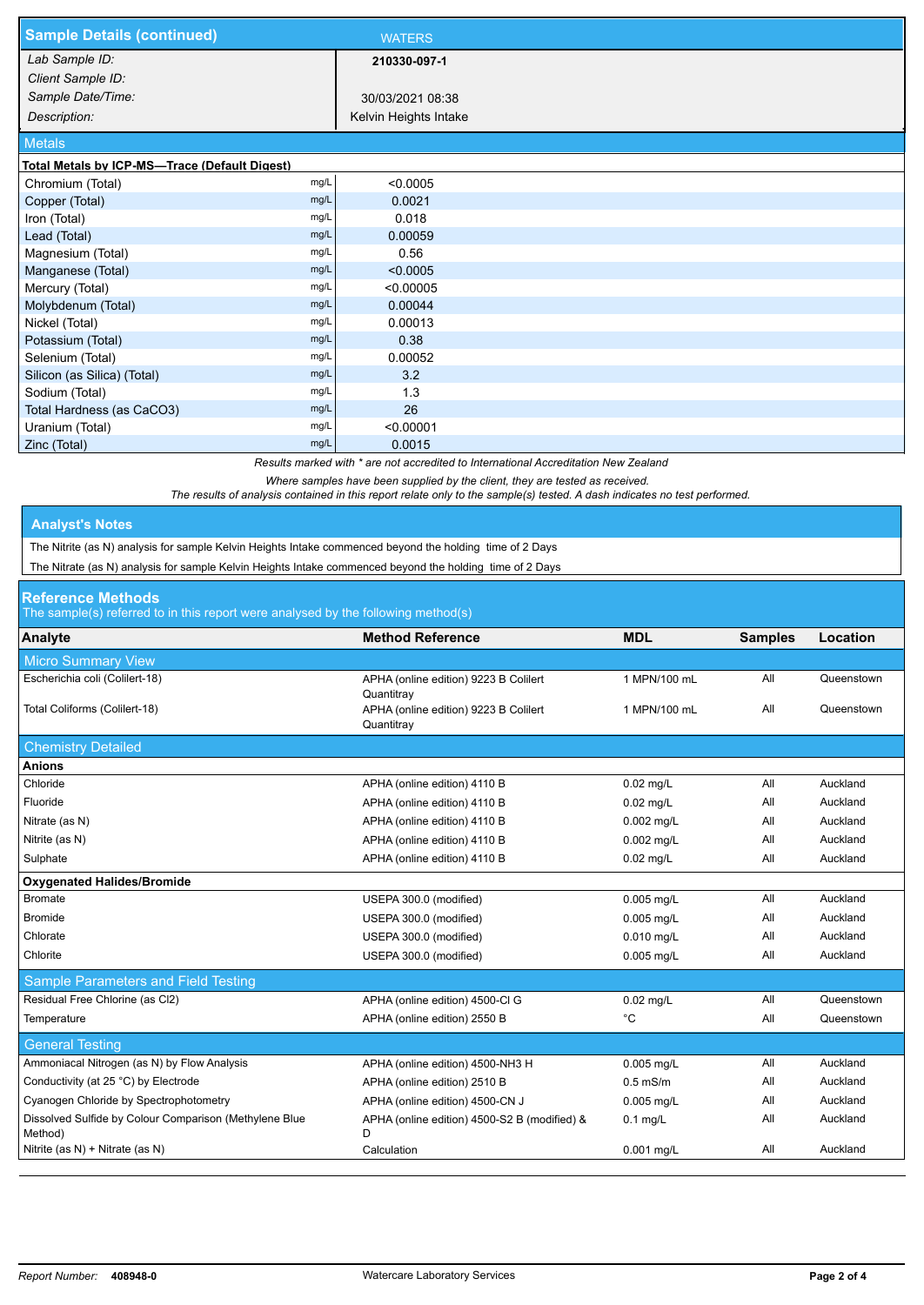| <b>General Testing</b>                                             |                                                                               |                   |     |            |
|--------------------------------------------------------------------|-------------------------------------------------------------------------------|-------------------|-----|------------|
| pH (at room temp c. 20 °C) by Electrode                            | APHA (online edition) 4500-H B (Tested<br>beyond 15 minute APHA holding time) | $0.1$ pH unit     | All | Auckland   |
| Total Alkalinity (as CaCO3) by Titration                           | APHA (online edition) 2320 B                                                  | 1 $mg/L$          | All | Auckland   |
| Total Cyanide by Distillation and Colorimetry/Discrete<br>Analyser | APHA (online edition) 4500-CN C & E (<br>modified)                            | 0.005 mg/L        | All | Auckland   |
| <b>Total Dissolved Solids by Gravimetry</b>                        | APHA (online edition) 2540 C (Modified: Dried<br>at 103 - 105 °C)             | $15 \text{ mq/L}$ | All | Auckland   |
| <b>Total Solids by Gravimetry</b>                                  | APHA (online edition) 2540 B                                                  | 15 mg/L           | All | Auckland   |
| <b>Turbidity by Nephelometry</b>                                   | APHA (online edition) 2130 B (modified)                                       | 0.1 NTU           | All | Queenstown |
| Un-ionised Hydrogen Sulfide by Calculation                         | APHA (online edition) 4500-S2 H                                               | $0.1$ mg/L        | All | Auckland   |
| <b>Metals</b>                                                      |                                                                               |                   |     |            |
| Total Metals by ICP-MS-Trace (Default Digest)                      |                                                                               |                   |     |            |
| Aluminium (Total)                                                  | APHA (online edition) 3125 B by ICPMS                                         | 0.005 mg/L        | All | Auckland   |
| Antimony (Total)                                                   | APHA (online edition) 3125 B by ICPMS                                         | $0.001$ mg/L      | All | Auckland   |
| Arsenic (Total)                                                    | APHA (online edition) 3125 B by ICPMS                                         | 0.00010 mg/L      | All | Auckland   |
| Barium (Total)                                                     | APHA (online edition) 3125 B by ICPMS                                         | 0.0002 mg/L       | All | Auckland   |
| Boron (Total)                                                      | APHA (online edition) 3125 B by ICPMS                                         | $0.005$ mg/L      | All | Auckland   |
| Cadmium (Total)                                                    | APHA (online edition) 3125 B by ICPMS                                         | 0.00005 mg/L      | All | Auckland   |
| Calcium (Total)                                                    | APHA (online edition) 3125 B by ICPMS                                         | 0.010 mg/L        | All | Auckland   |
| Chromium (Total)                                                   | APHA (online edition) 3125 B by ICPMS                                         | 0.0005 mg/L       | All | Auckland   |
| Copper (Total)                                                     | APHA (online edition) 3125 B by ICPMS                                         | 0.0002 mg/L       | All | Auckland   |
| Iron (Total)                                                       | APHA (online edition) 3125 B by ICPMS                                         | $0.002$ mg/L      | All | Auckland   |
| Lead (Total)                                                       | APHA (online edition) 3125 B by ICPMS                                         | 0.00010 mg/L      | All | Auckland   |
| Magnesium (Total)                                                  | APHA (online edition) 3125 B by ICPMS                                         | $0.001$ mg/L      | All | Auckland   |
| Manganese (Total)                                                  | APHA (online edition) 3125 B by ICPMS                                         | 0.0005 mg/L       | All | Auckland   |
| Mercury (Total)                                                    | APHA (online edition) 3125 B by ICPMS                                         | 0.00005 mg/L      | All | Auckland   |
| Molybdenum (Total)                                                 | APHA (online edition) 3125 B by ICPMS                                         | 0.0003 mg/L       | All | Auckland   |
| Nickel (Total)                                                     | APHA (online edition) 3125 B by ICPMS                                         | 0.00010 mg/L      | All | Auckland   |
| Potassium (Total)                                                  | APHA (online edition) 3125 B by ICPMS                                         | $0.05$ mg/L       | All | Auckland   |
| Selenium (Total)                                                   | APHA (online edition) 3125 B by ICPMS                                         | 0.0005 mg/L       | All | Auckland   |
| Silicon (as Silica) (Total)                                        | APHA (online edition) 3125 B by ICPMS                                         | $0.1$ mg/L        | All | Auckland   |
| Sodium (Total)                                                     | APHA (online edition) 3125 B by ICPMS                                         | $0.1$ mg/L        | All | Auckland   |
| Total Hardness (as CaCO3)                                          | APHA (online edition) 3125 B by ICPMS                                         | $0.03$ mg/L       | All | Auckland   |
| Uranium (Total)                                                    | APHA (online edition) 3125 B by ICPMS                                         | 0.000010 mg/L     | All | Auckland   |
| Zinc (Total)                                                       | APHA (online edition) 3125 B by ICPMS                                         | 0.001 mg/L        | All | Auckland   |
| <b>Preparations</b>                                                |                                                                               |                   |     |            |
| Digest for Total Metals in Liquids                                 | In House (4:1 Nitric: Hydrochloric Acid, 95°C 2<br>hours)                     |                   | All | Auckland   |
| Glass Fibre Filtration (1.2 µm)                                    | APHA (online edition) 2540 C (Filtration)                                     |                   | All | Auckland   |
| Membrane Filtration (0.45 µm)                                      | APHA (online edition) 4500-P B (preliminary<br>filtration)                    |                   | All | Auckland   |

*The method detection limit (MDL) listed is the limit attainable in a relatively clean matrix. If dilutions are required for analysis the detection limit may be higher. For more information please contact the Operations Manager.*